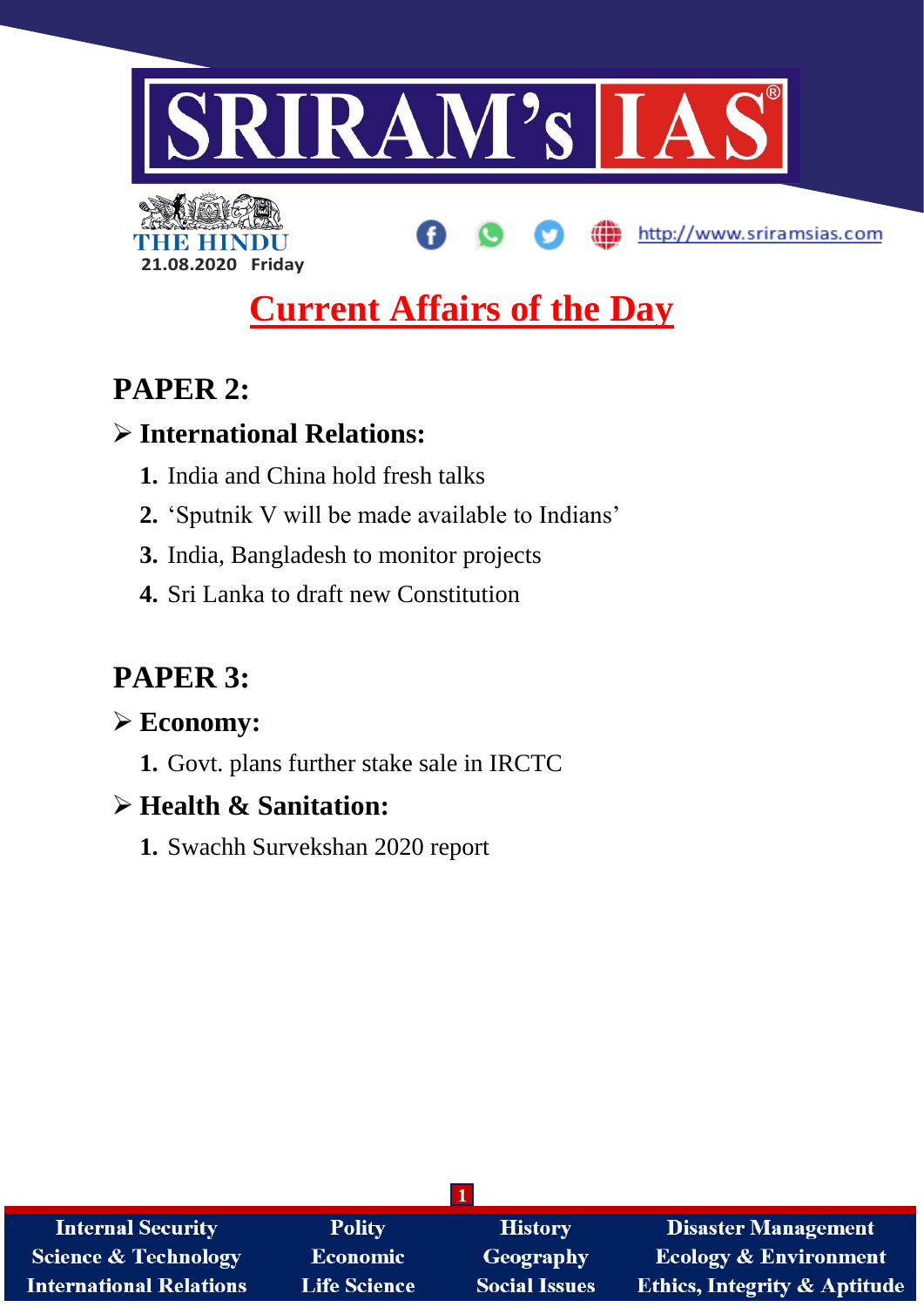

http://www.sriramsias.com

# THE HINDL **21.08.2020 Friday**

## **India and China hold fresh talks**

- $\triangleright$  India and China on Thursday held another round of border talks aimed at breaking the impasse along the Line of Actual Control (LAC), with complete disengagement still remaining a far-off prospect.
- Thursday's talks marked the fourth meeting of the **Working Mechanism for Consultation and Coordination on India-China Border Affairs (WMCC)**  since tensions began this summer.
- $\triangleright$  More than 10 rounds of high-level talks have since been held, including five rounds between the Corps Commanders, in addition to the conversations between the Special Representatives and the Foreign Ministers.
- $\triangleright$  Both were in agreement that restoration of peace and tranquillity in the border areas would be essential for the overall development of bilateral relations.
- $\triangleright$  China has not accepted India's demand for a return to status quo ante before early May's tensions. The People's Liberation Army (PLA) remains on India's side of the LAC on the north bank of **Pangong Lake**, where most of the new fortifications it had built remain in place.
- Tensions also prevail in the **Depsang plains**, where the PLA has obstructed India's patrols from reaching the LAC, and in the Gogra-Hot Springs area.

## **Pakistan FM in China:**

 $\triangleright$  Meanwhile, China and Pakistan began their annual two-day strategic dialogue on Thursday.

## **'Sputnik V will be made available to Indians'**

- One week after Russian President Vladimir Putin announced that Russia registered the **world's first vaccine to combat COVID-19**, Kirill Dmitriev, the CEO of the Russian Direct Investment Fund that created the vaccine — Sputnik  $V$  — says it will be made available for India.
- $\triangleright$  In a written response to questions on concerns raised in several countries, he says the mechanisms used are the "safest" in the world.

| <b>Internal Security</b>        | <b>Polity</b>       | <b>History</b>       | <b>Disaster Management</b>              |
|---------------------------------|---------------------|----------------------|-----------------------------------------|
| <b>Science &amp; Technology</b> | <b>Economic</b>     | Geography            | <b>Ecology &amp; Environment</b>        |
| <b>International Relations</b>  | <b>Life Science</b> | <b>Social Issues</b> | <b>Ethics, Integrity &amp; Aptitude</b> |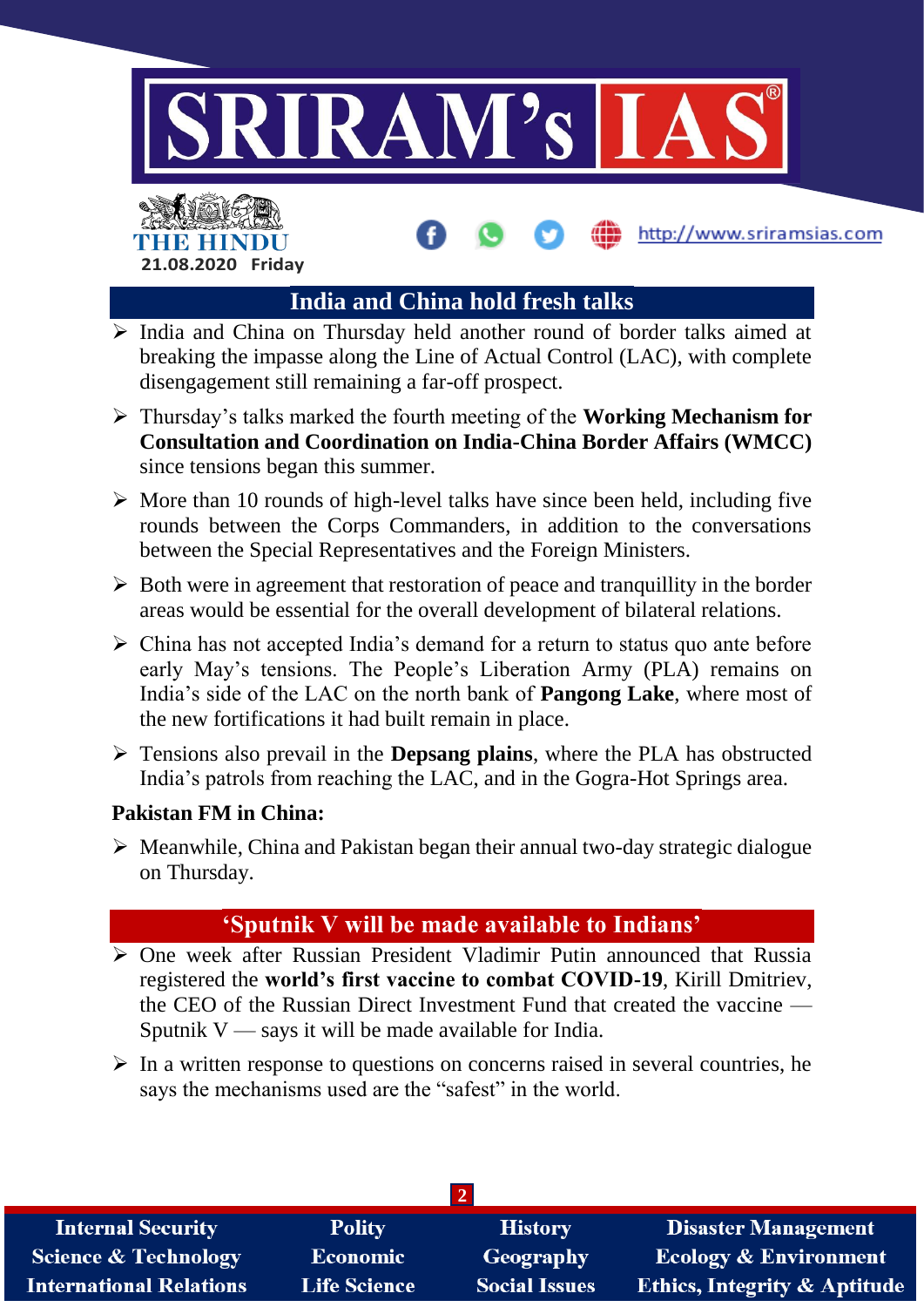

http://www.sriramsias.com

# THE HINDU **21.08.2020 Friday**

## **India, Bangladesh to monitor projects**

- $\triangleright$  India and Bangladesh will set up a mechanism to monitor bilateral projects.
- The announcement came a day after Foreign Secretary Harsh Vardhan Shringla returned after holding talks with the leadership of Bangladesh in Dhaka, where both sides agreed to jointly deal with the border killings and establish a closer partnership to deal with the COVID-19 crisis.
- $\triangleright$  The two countries also proposed that a high-level monitoring mechanism be set up to regularly review the progress of the ongoing projects.

## **Railway lines:**

 $\triangleright$  The monitoring mechanism is expected to assist in timely completion of several ongoing projects, including the **Rampal Maitree Power Plant, India-Bangladesh Friendship Pipeline, and rail links between Akhaura-Agartala, Chilahati-Haldibari and Khulna-Mongla rail line** that are to be completed by 2021.

## **Indore wins cleanest city title again**

## **Swachh Survekshan 2020 report:**

- $\triangleright$  For the fourth year in a row, Indore has been ranked the cleanest city in the country, according to a Swachh Survekshan 2020 report released by the Union Housing and Urban Affairs Ministry on Thursday.
- $\triangleright$  The survey of sanitation in over 4,000 cities was carried out over 28 days earlier this year.

## **Key findings:**

- Housing and Urban Affairs Minister Hardeep Puri said Swachh Survekshan, in its fifth edition, had become the world's largest sanitation survey, with 1.8 crore citizens giving their feedback.
- $\triangleright$  Among the cities with over 1 lakh population, Indore was ranked number one, followed by Surat, Navi Mumbai, Ambikapur, Mysore, Vijayawada, Ahmedabad, New Delhi, Chandrapur and Khargone. Among smaller cities, with population under 1 lakh, the top three cities — Karad, Sasvad and Lonavala — were all from Maharashtra.

| <b>Internal Security</b>        | <b>Polity</b>       | <b>History</b>       | <b>Disaster Management</b>              |
|---------------------------------|---------------------|----------------------|-----------------------------------------|
| <b>Science &amp; Technology</b> | <b>Economic</b>     | Geography            | <b>Ecology &amp; Environment</b>        |
| <b>International Relations</b>  | <b>Life Science</b> | <b>Social Issues</b> | <b>Ethics, Integrity &amp; Aptitude</b> |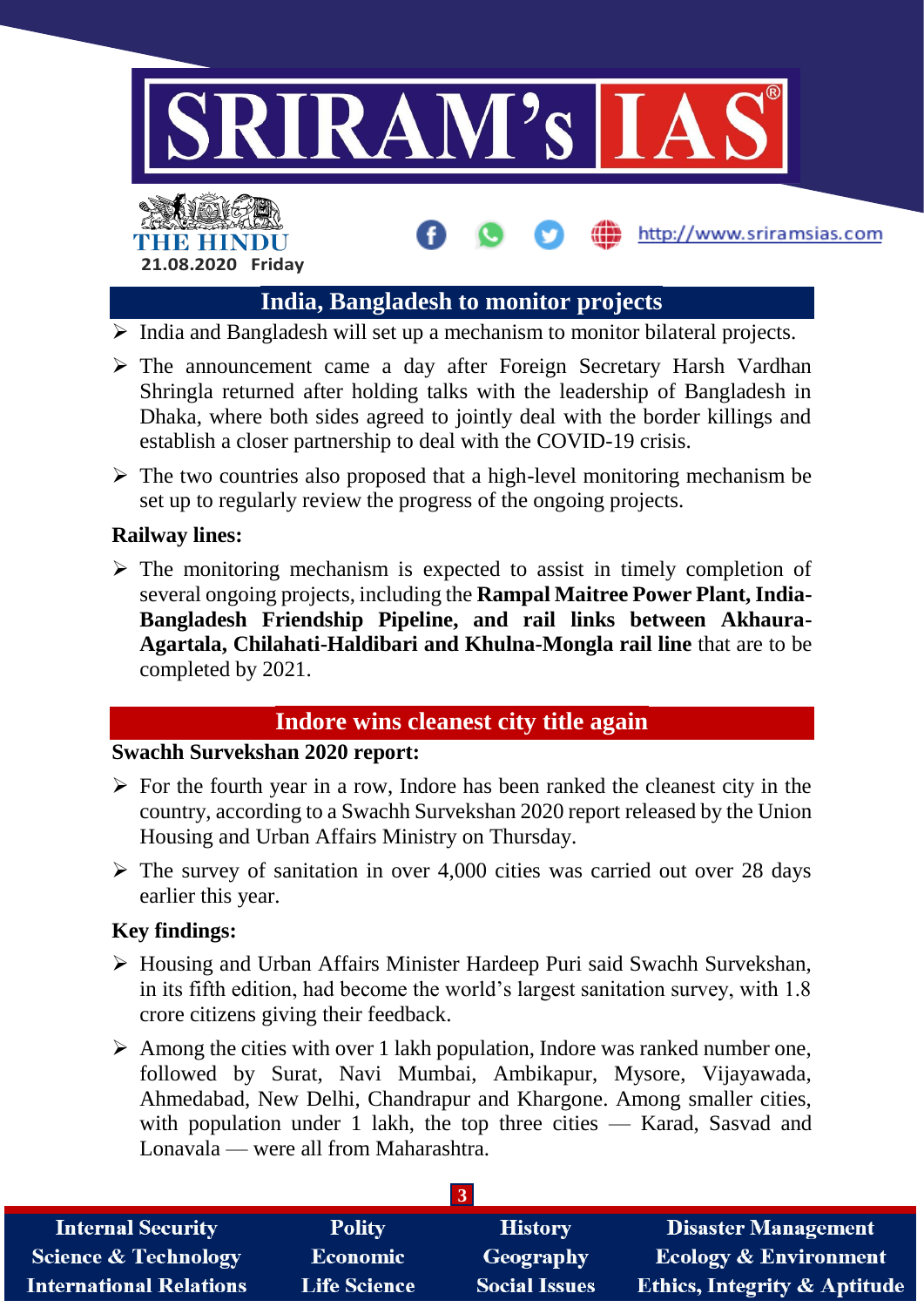

- $\triangleright$  Chhattisgarh was ranked the cleanest State out of those with over 100 cities, while Jharkhand was the cleanest among those with fewer than 100 urban local bodies (ULBs) or cities. In the category of "Ganga towns", Varanasi, Mr. Modi's Lok Sabha constituency, was ranked the cleanest.
- $\triangleright$  Jalandhar got the top rank among cantonments and New Delhi was the cleanest capital city.
- $\triangleright$  Speaking about the Swachh Bharat Mission (SBM)-Urban, Mr. Puri said it had had a deep impact on health, livelihoods, quality of life and behaviour, which had come in handy when dealing with the COVID-19 pandemic.
- $\triangleright$  When the mission was launched in 2014, waste processing was 18%. Now it had increased to 66%. Earlier in the event, Housing and Urban Affairs Secretary Durga Shanker Mishra said Swachh Survekshan, which began with a survey of 73 cities in 2016, had grown to cover 4,242 cities, 62 cantonment boards and 97 "Ganga towns" in 2020. Survey teams visited 58,000 residential and 20,000 commercial areas in 28 days, while 1.87 crore citizens' feedbacks were received.

#### **Second phase:**

- $\triangleright$  Ministry was actively working on coming up with a second phase of the SBM-Urban, which was initially supposed to be till March 2020 but was extended till March 2021.
- $\triangleright$  The goal of the second phase would be take targets further, than making cities open defecation-free, to also include 100% sludge management and zero dumping of waste in the open.

## **Sri Lanka to draft new Constitution**

- Sri Lanka will draft a new Constitution, jettisoning the **19th Amendment** passed in 2015 that imposed curbs on presidential powers and strengthened Parliament, President Gotabaya Rajapaksa has said.
- $\triangleright$  Addressing the inaugural session of Parliament following the August 5 general election on Thursday, President Rajapaksa said: "As the people have given us the mandate we wanted for a constitutional amendment, our first task will be to remove the 19th Amendment to the Constitution. After that, all of us will

| <b>Internal Security</b>       | <b>Polity</b>       | <b>History</b>       | <b>Disaster Management</b>              |
|--------------------------------|---------------------|----------------------|-----------------------------------------|
| Science & Technology           | <b>Economic</b>     | Geography            | <b>Ecology &amp; Environment</b>        |
| <b>International Relations</b> | <b>Life Science</b> | <b>Social Issues</b> | <b>Ethics, Integrity &amp; Aptitude</b> |